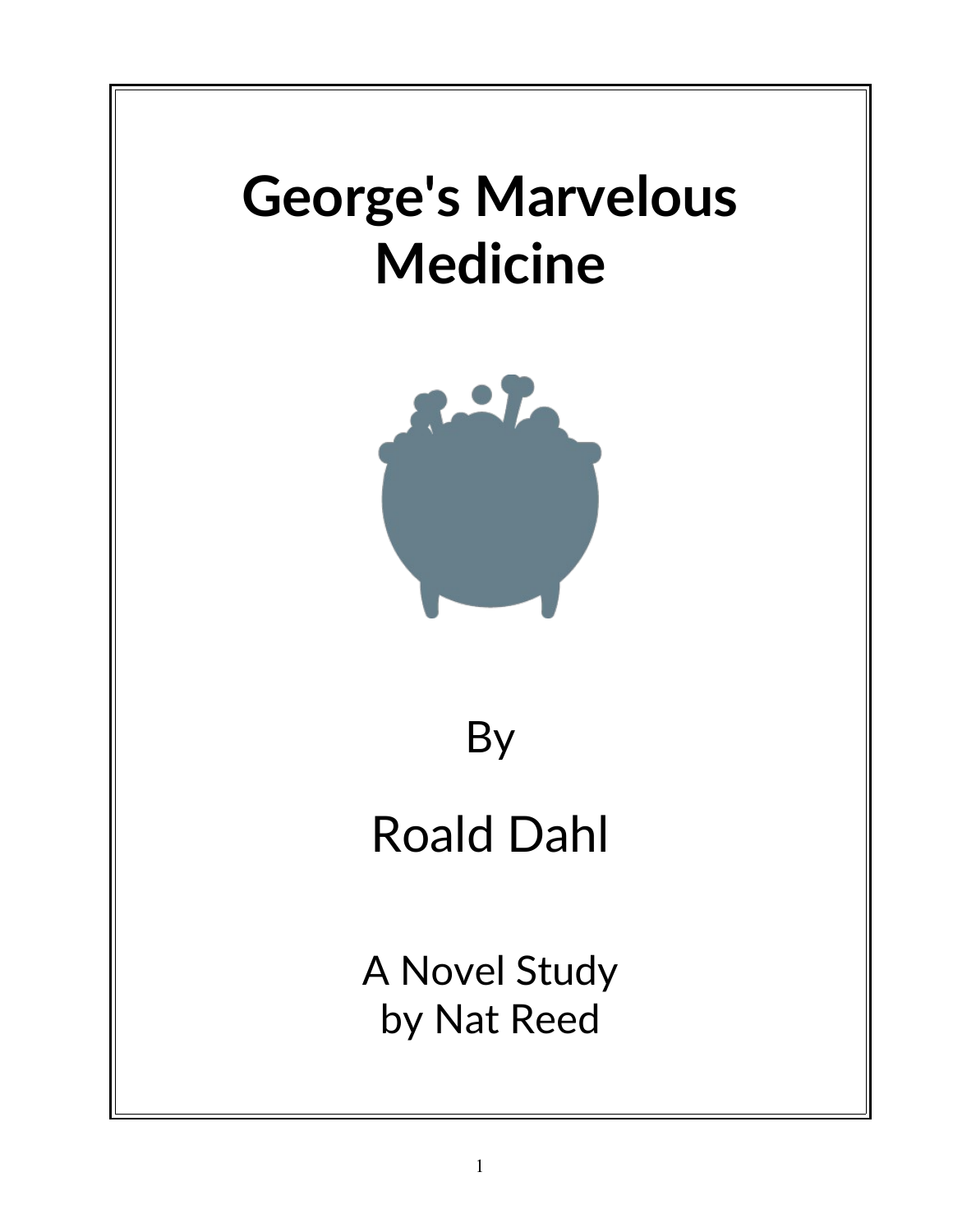

**Table of Contents**

| <b>Suggestions and Expectations</b> | 3  |
|-------------------------------------|----|
|                                     |    |
| List of Skills                      | 4  |
|                                     |    |
| Synopsis / Author Biography         | 5  |
|                                     |    |
| <b>Student Checklist</b>            | 6  |
| Reproducible Student Booklet        |    |
|                                     |    |
| <b>Answer Key</b>                   | 58 |

**About the author:** Nat Reed was a member of the teaching profession for more than 35 years. He was a full-time instructor at Trent University in the Teacher Education Program for nine years. For more information on his work and literature, visit [novelstudies.org](http://www.novelstudies.org/)

> Copyright © 2012 Nat Reed Revisions Completed in 2021 All rights reserved by author. Permission to copy for single classroom use only. Electronic distribution limited to single classroom use only. Not for public display.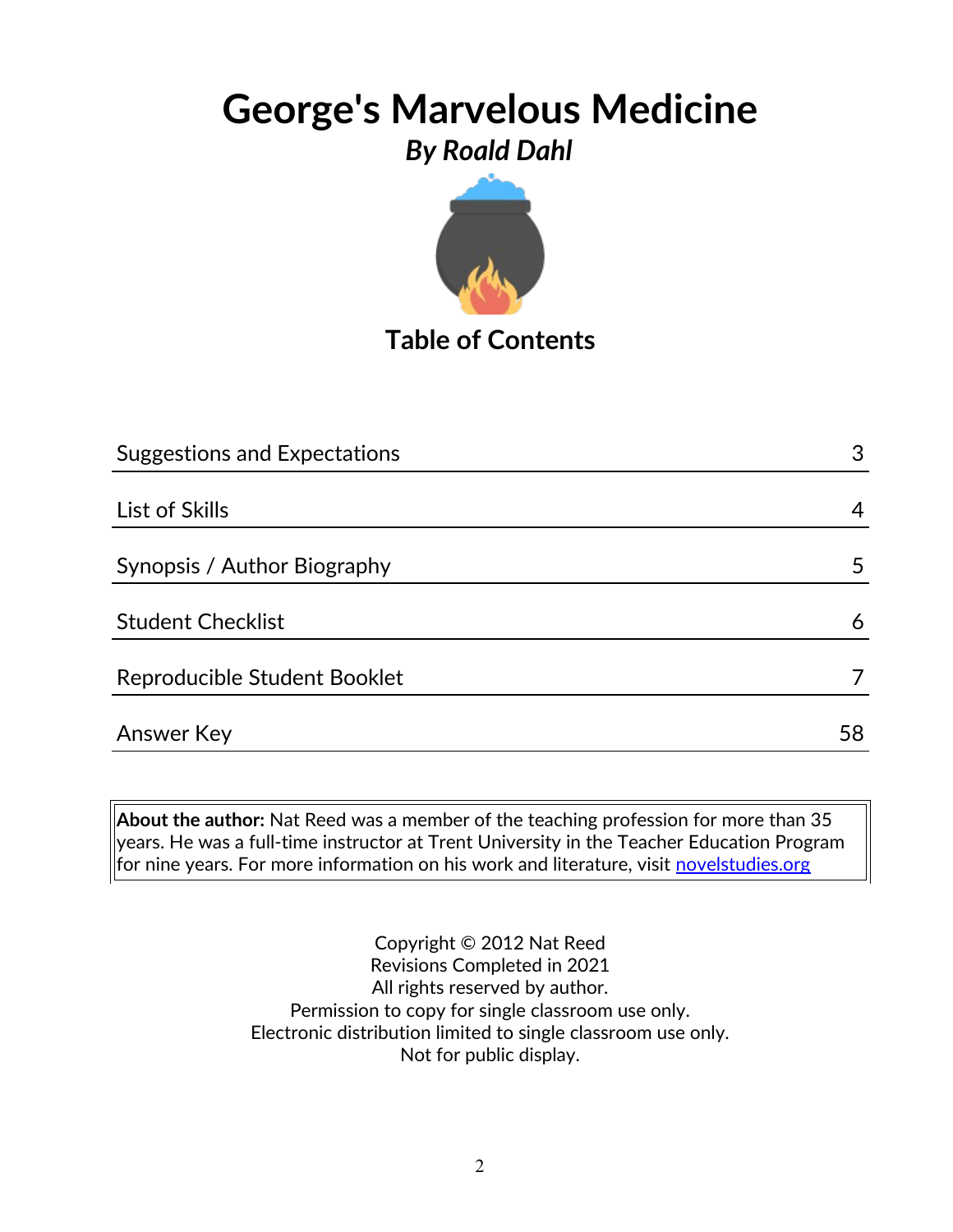

## **Suggestions and Expectations**

This curriculum unit can be used in a variety of ways. Each chapter of the novel study focuses on one or two chapters of *George's Marvelous Medicine* and is comprised of the following different activities:

- 1. Before You Read
- 2. Vocabulary Building
- 3. Comprehension Questions
- 4. Language and Extension Activities

A **portfolio cover** (p.7) as well as a **Checklist** (p.6) are included so that students may track of their completed work.

#### **Every activity need not be completed by all students.**

#### **Links with the Common Core Standards (U.S.)**

Many of the activities included in this curriculum unit are supported by the Common Core Standards. For instance the *Reading Standards for Literature, Grade 5*, makes reference to

a) determining the meaning of words and phrases. . . including figurative language;

b) explaining how a series of chapters fits together to provide the overall structure;

c) compare and contrast two characters;

d) determine how characters … respond to challenges;

e) drawing inferences from the text;

f) determining a theme of a story . . . **and many others.**

**Themes** which may be taught in conjunction with the novel include growing up, families and family relationships, perseverance when facing difficulty, putting right to a wrong.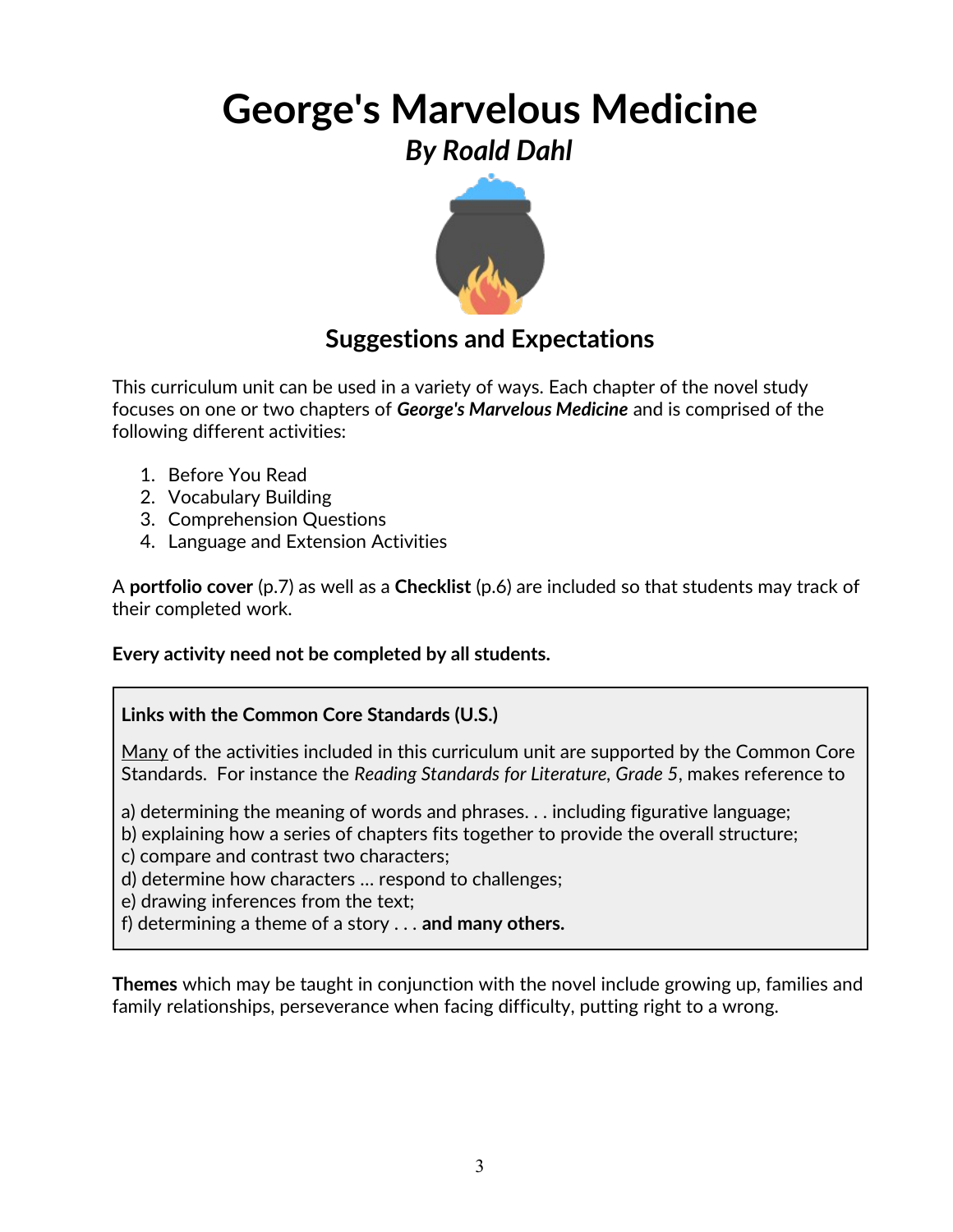## **List of Skills**

#### **Vocabulary Development**

- 1. Locating descriptive words/phrases 8. Use of singular / plural nouns
- 2. Listing synonyms/homophones 9. Listing compound words
- 3. Identifying/creating *alliteration* 10. Identifying parts of speech
- 
- 
- 6. Identify *foreshadowing*. 13. Identify/create *similes*
- 7. Identify *personification* 14. Identify *anagrams*

#### **Setting Activities**

1. Summarize the details of a setting

#### **Plot Activities**

- 1. Complete a *time line* of events 4. Identify *cliffhangers*
- 
- 3. Complete Five W's Chart

#### **Character Activities**

#### **Creative and Critical Thinking**

- 
- 
- 3. Participate in a talk show 7. Write a book review
- 

#### **Art Activities**

- 
- 
- 3. Create an Information Card
- 
- 
- 
- 4. Use of capitals and punctuation 11. Determining alphabetical order
- 5. Identifying syllables 12. Identification of root words
	-
	-

- 
- 2. Identify conflict in the story 5. Identify the climax of the novel.
- 1. Determine character traits 2. Relating personal experiences
- 1. Research 5. Conduct an interview
- 2. Write a newspaper story 6. Write a description of personal feelings
	-
- 4. Create a poem 8. Complete an Observation Sheet
- 1. A Storyboard **1.** A Storyboard **1.** A Storyboard
- 2. Create a collage 5. Create a comic strip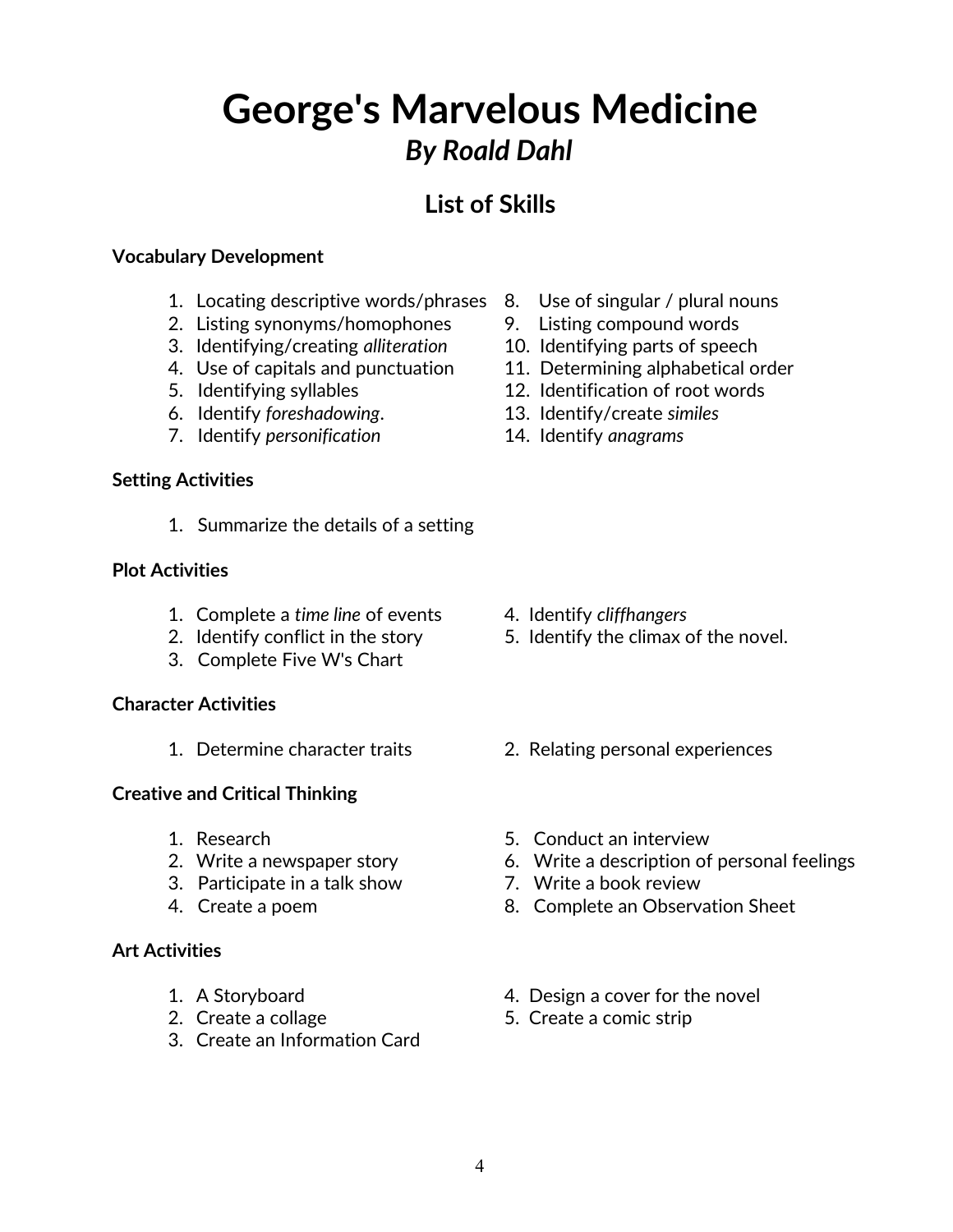

 George is alone in the house with Grandma. The most horrid, grizzly old grunion of a grandma ever. She needs something stronger than her usual medicine to cure her grouchiness. A special grandma medicine, a remedy for everything. And George knows just what to put into it. Grandma's in for the surprise of her life - and so is George, when he sees the results of his mixture! (The Publisher)

#### **Author Biography** *Roald Dahl*

Few authors of children's books have been as prolific or successful as **Roald Dahl** (1916-1990). His novels have been read and enjoyed by children the world over and include such classics as *Charlie and the Chocolate Factory, Danny the Champion of the World, James and the Giant Peach* and *George's Marvelous Medicine.* Shortly before his death, the top five selling children's books in Great Britain were all authored by Dahl.

Born to Norwegian immigrants, Roald Dahl hailed from Llandaff, Wales. Despite losing his father when he was only four, Roald claimed to have had a most happy and eventful childhood.



Although not a particularly good student, Roald did excel at athletics.

Dahl was married to actress, **Patricia Neal,** for many years and they had five children together. The couple, however, divorced after thirty years of marriage. Roald began his writing career as a short story writer, and didn't pen his first children's novel until 1961 – *James and Giant Peach*. This was followed by several more bestsellers.

Roald Dahl passed away in 1990 at the age of 74. In Great Britain the anniversary of Dahl's birthday on [13 September](http://en.wikipedia.org/wiki/September_13) has become widely celebrated as **Roald Dahl Day**.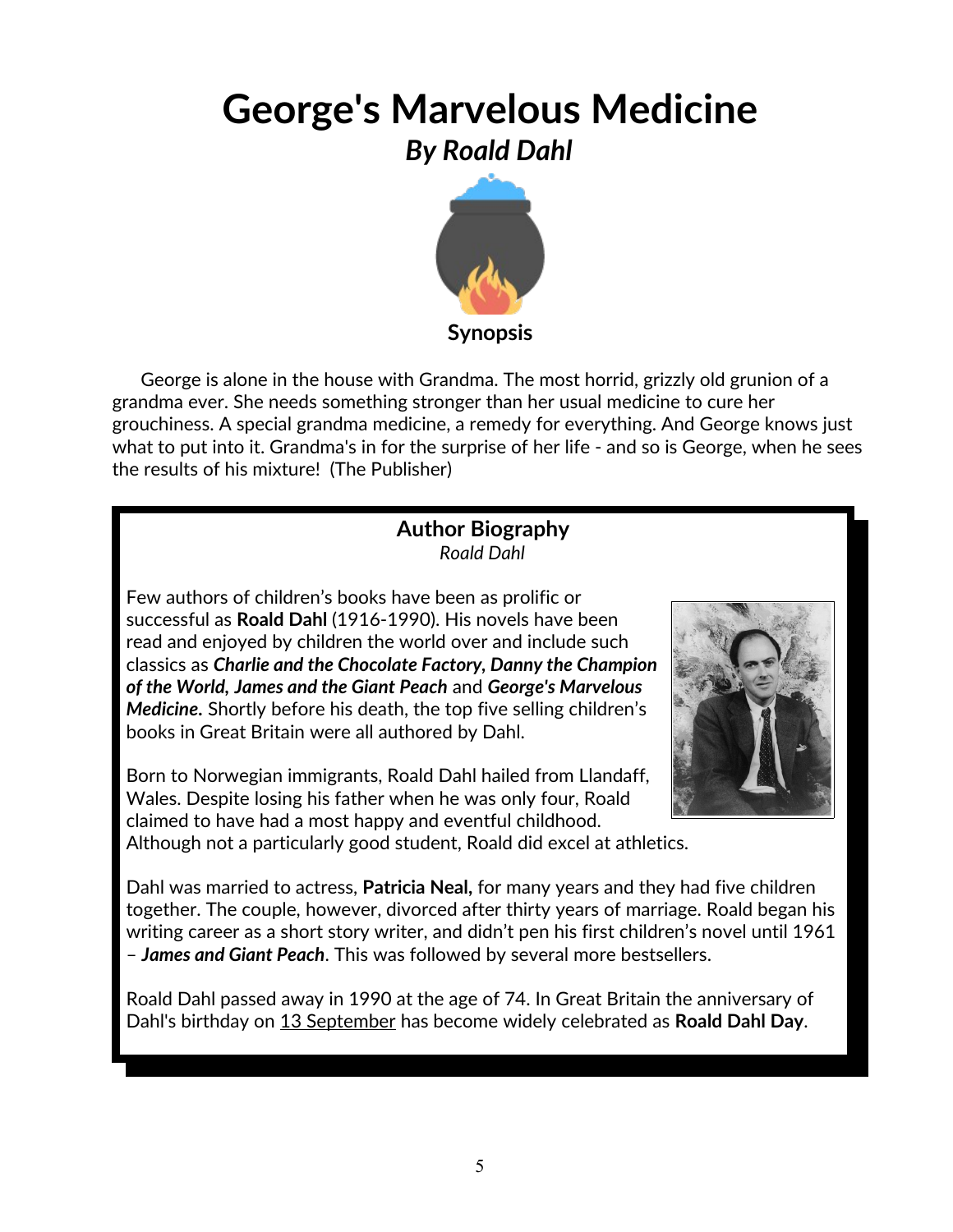

Student Name

| Assignment | Grade / Level | Comments |
|------------|---------------|----------|
|            |               |          |
|            |               |          |
|            |               |          |
|            |               |          |
|            |               |          |
|            |               |          |
|            |               |          |
|            |               |          |
|            |               |          |
|            |               |          |
|            |               |          |
|            |               |          |
|            |               |          |
|            |               |          |
|            |               |          |
|            |               |          |
|            |               |          |
|            |               |          |
|            |               |          |
|            |               |          |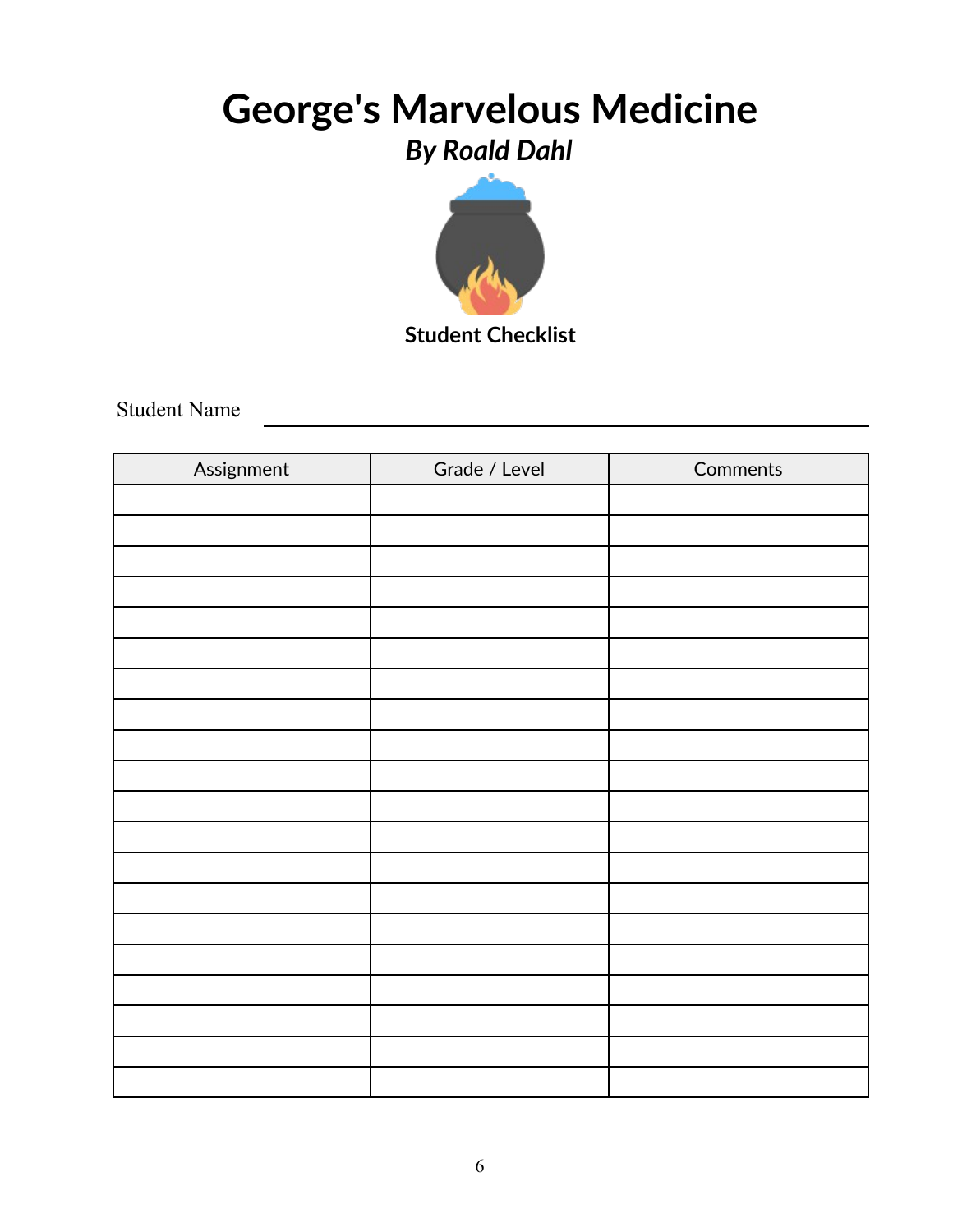# **George's Marvelous Medicine**



# By Roald Dahl

Name: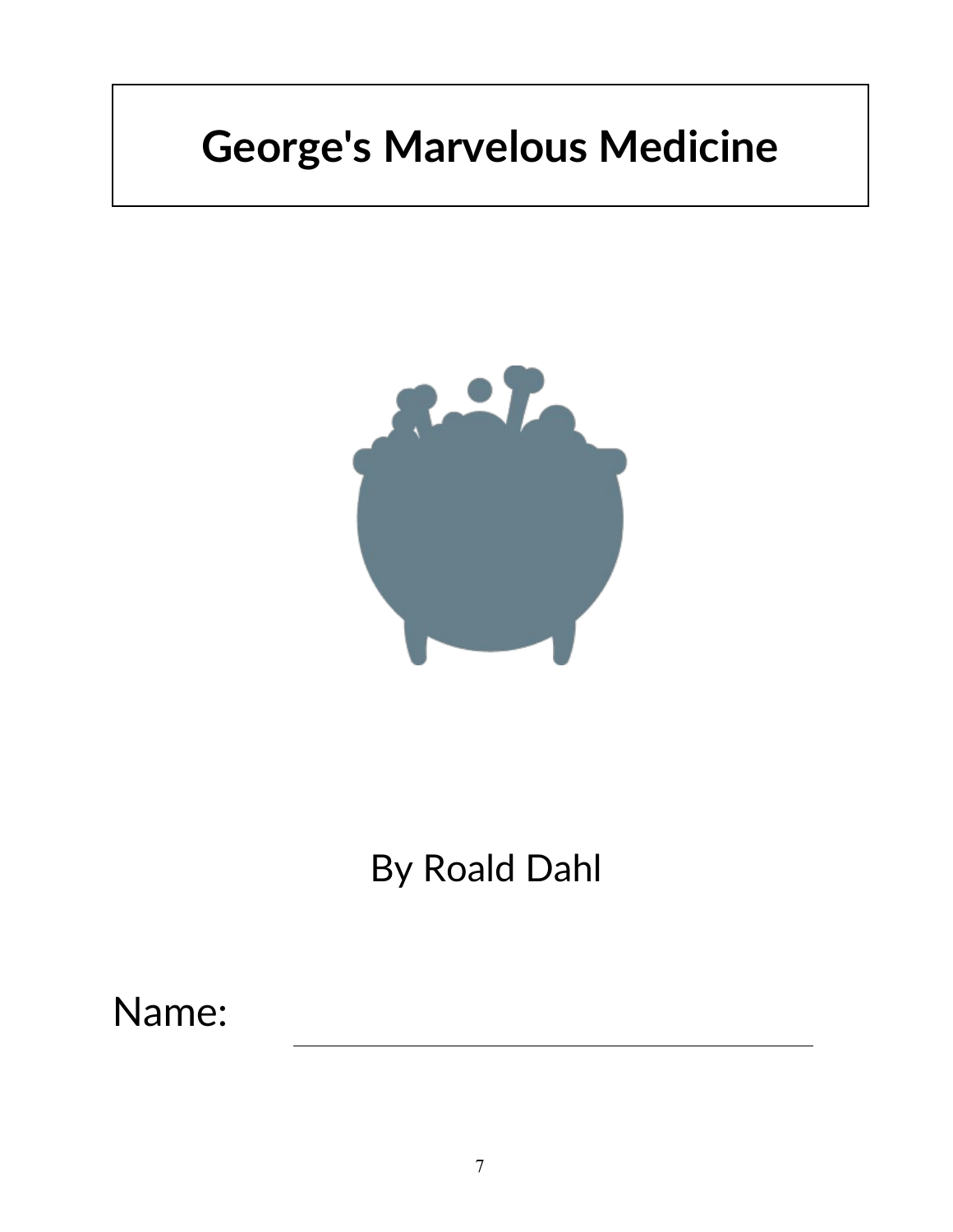## **Chapter 1 -** *Grandma*



### **Before you read the chapter**:

Living with one's grandmother can be a great experience for some children. Think of one thing which you think would be good about living with your grandmother.

Think of one thing which might not be advantageous about living with a grandparent.



## **Vocabulary:**

Choose a word from the list to complete each sentence.

| grunion  | grousing | ridiculous | earwig  |
|----------|----------|------------|---------|
| wondrous | sockets  | wizardry   | nippers |

- 1. Jonathan was so startled that his eyes almost popped out of their \_\_\_\_\_\_\_\_\_\_\_\_.
- 2. The \_\_\_\_\_\_\_\_\_\_\_\_ is a small, silvery food fish found off the coast of California.
- 3. The crab used its little **the crapt of the inflict some pain on Jeremy's exposed thumb.**
- 4. I think it is absolutely \_\_\_\_\_\_\_\_\_\_\_\_\_\_ that you can't find a buyer for your bike.
- 5. Mrs. Calamine is always \_\_\_\_\_\_\_\_\_\_\_\_\_\_\_ about something.
- 6. I was grossed out when I found an \_\_\_\_\_\_\_\_\_\_ in my soup.
- 7. What Sydney Crosby can do with a hockey puck is sheer \_\_\_\_\_\_\_\_\_\_\_\_\_\_.
- 8. The birth of a baby is considered a most \_\_\_\_\_\_\_\_\_ event.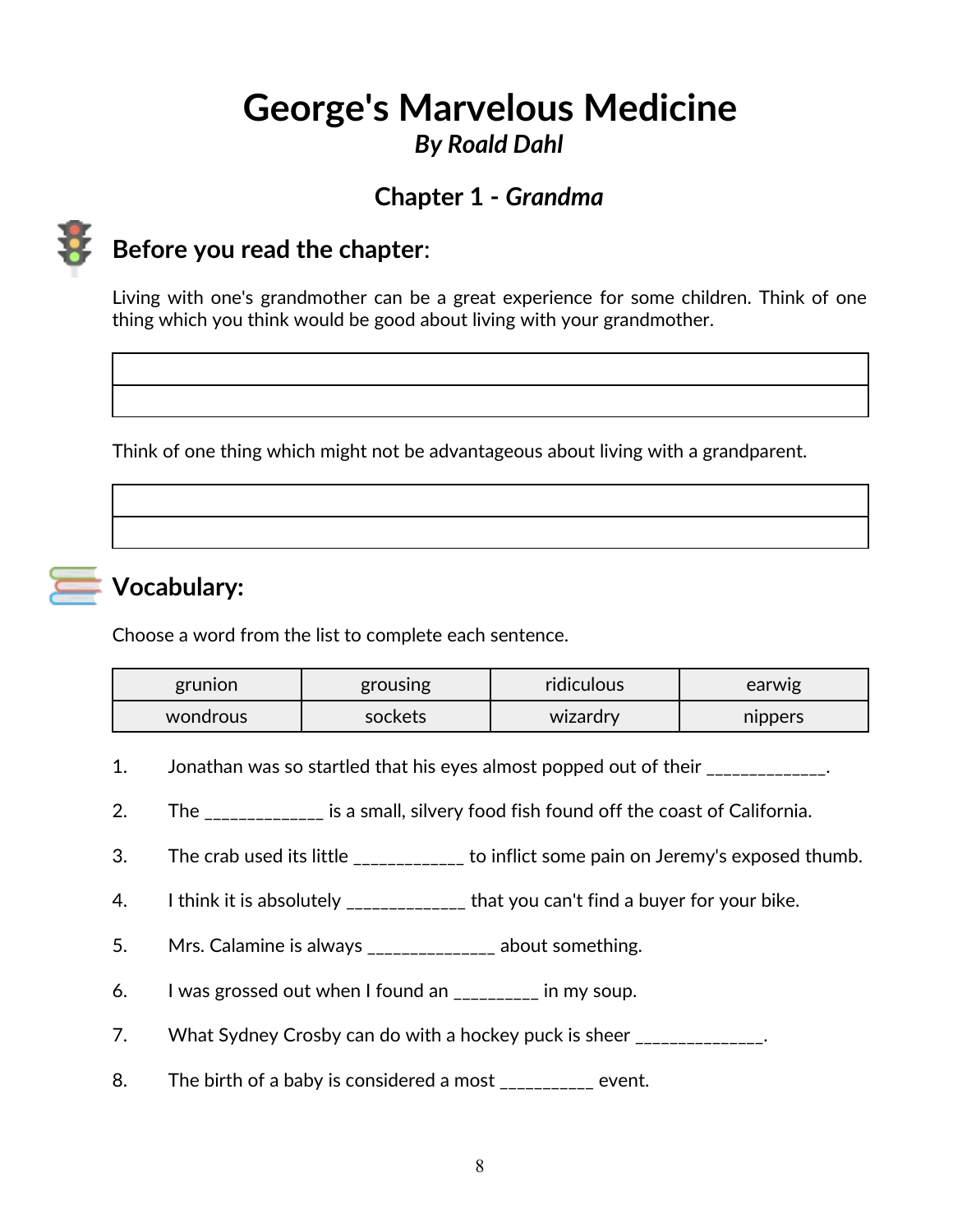

1. Describe the **setting** of the story as Chapter One begins.

2. After reading this chapter, what four adjectives do you think would best describe George's grandma's personality?



3. What opinion did George have of his grandmother? Support your answer with proof from the story.

4. When was the only time that George's grandmother ordered him around? Why do you think this was the case?

5. What was Grandma's secret to ensuring that George stopped growing so fast?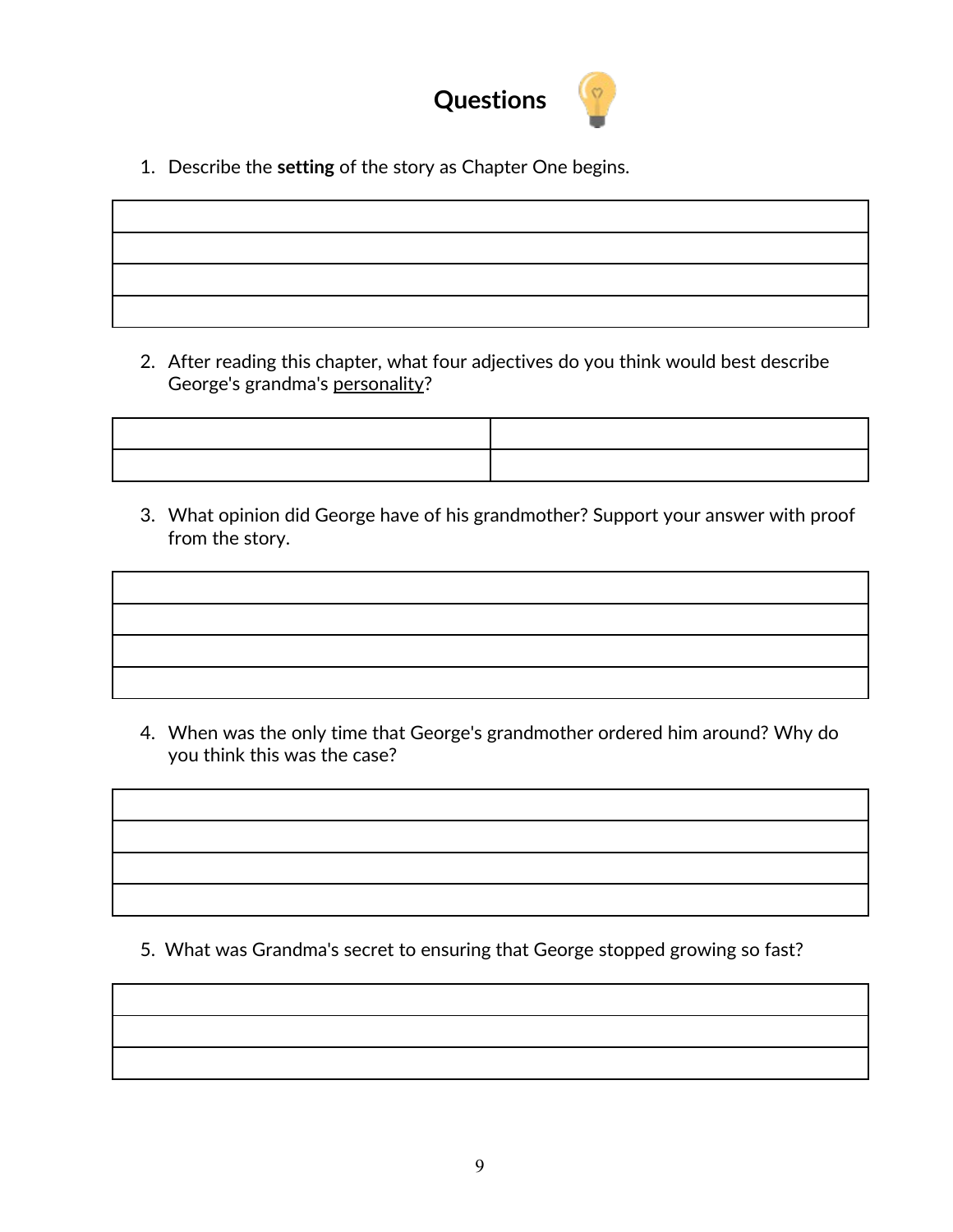6. What disturbing information did Grandma convey to George near the conclusion of this chapter? Why was this so upsetting to George?



**A**. The author seems to enjoy using **alliteration –** a literary device where the author **r**epeats the same sound at the beginning of several words. An example from this chapter is: ". . . **g**rousing, **g**rouching, **g**rumbling, **g**riping about something or other."

Using your imagination, create your own examples of **alliteration** from the following topics. Each example must contain a minimum of three words.

| The screech of a raven                                  |  |
|---------------------------------------------------------|--|
| The roar of a piece of farm<br>machinery (i.e. tractor) |  |
| From your imagination                                   |  |

## **B. Positively Revolting!!**

Grandma refers to a number of creatures in this chapter in a positive manner. They include slugs, beetles, earwigs and caterpillars. Your task is to make it possible for your classroom colleagues to become more familiar with one of these intriguing creatures. [With your teacher's approval you may choose an alternative creature for this assignment, as long as it is equally disgusting.]

Create an information card featuring one of these creatures. Your card will resemble a sports card (i.e. baseball, hockey...) The front of the card will feature an appropriate picture and the back at least four fascinating facts you have researched from sources in your school library or on the Internet.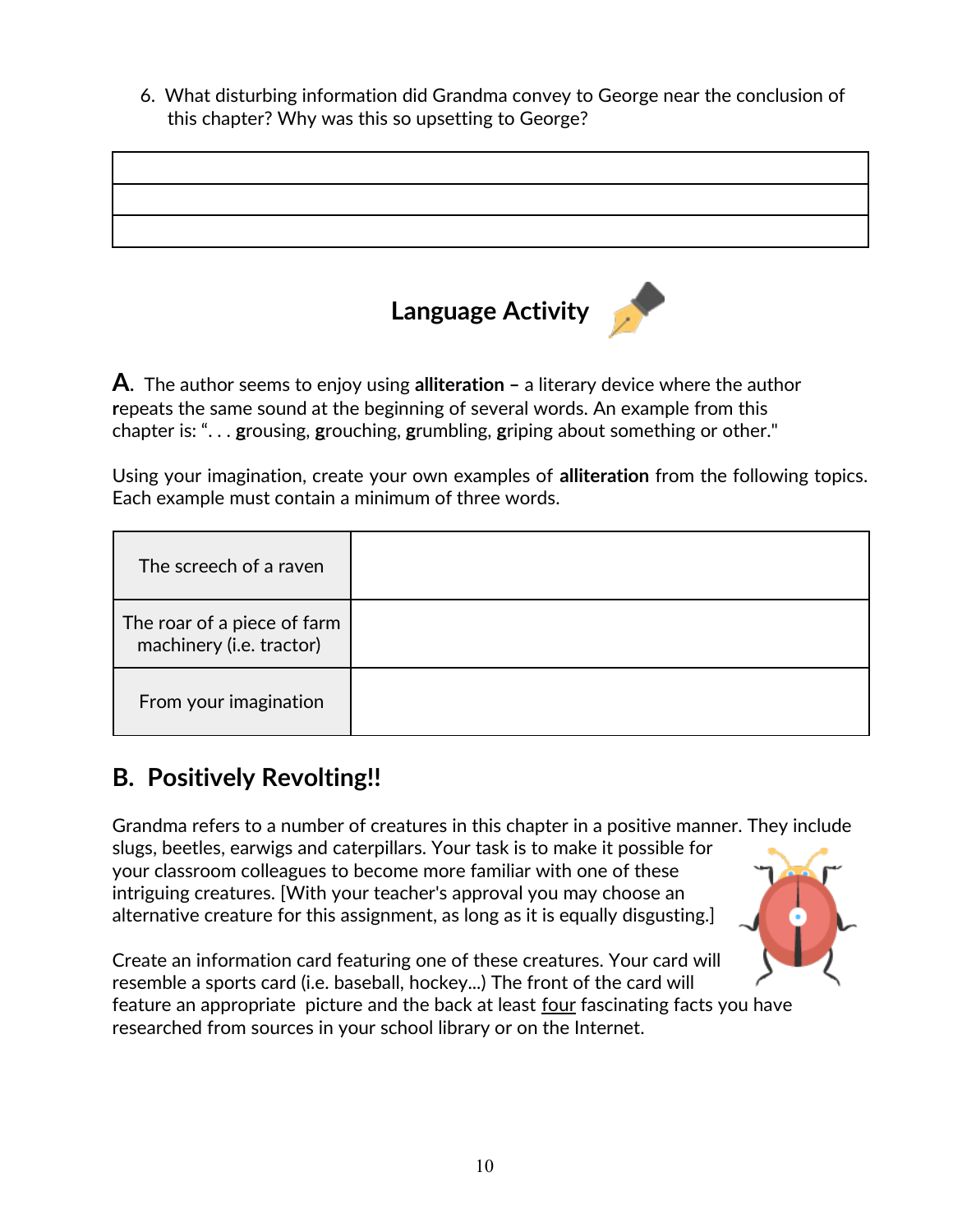**C.** A **simile** is a comparison using the words "like" or "as". An example from Chapter One is ". . . a small puckered-up mouth like a dog's bottom."



What two things are being compared in this example?



Invent your own **similes** comparing the following items with something from your imagination:

a) your view of a rainbow after a sun shower

b) a woman screaming after seeing a mouse

**D.** A **quintet** is a five-line verse that tells a story. The quintet has a syllable pattern and can bring an exciting scene to life. (It doesn't have to rhyme.)

| Line 1 - tells when. 3 syllables                    | Now create a quintet poem using ideas from |
|-----------------------------------------------------|--------------------------------------------|
| Line $2$ - tells where, 5 syllables                 | recent events in George's Marvelous        |
| Line 3 - tells what, 7 syllables                    | Medicine.                                  |
| Line $4$ - describes activity, 9 syllables          |                                            |
| Line $5$ – contains a <b>thought</b> , 3 syllables. |                                            |

TITLE: \_\_\_\_\_\_\_\_\_\_\_\_\_\_\_\_\_\_\_\_\_\_\_\_\_\_\_\_\_\_\_\_\_\_\_\_\_\_\_\_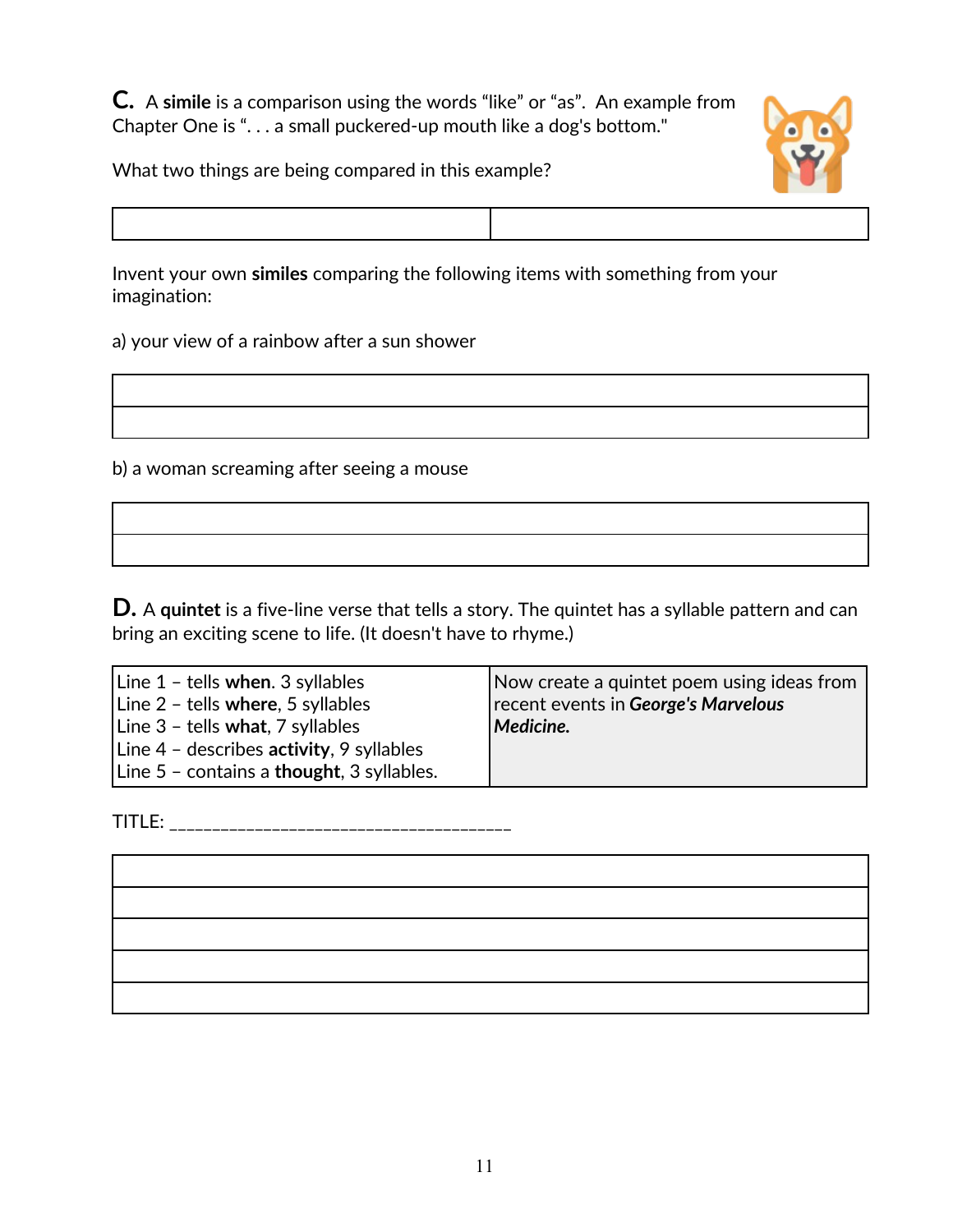## **E. The Story Pyramid**

The story pyramid gives the creator an opportunity to summarize points in a story using only a certain number of words. By limiting your options in this way, it will give you the opportunity to stretch your thinking because of the small number of words required at each level of the pyramid. It is also a great opportunity to gather the most important information when writing a summary.

#### **Write a story pyramid following these instructions.**

Line 1: One word, stating the name of the main character

Line 2: Two words, describing this character

Line 3: Three words, describing the setting for a part or all of this chapter

Line 4: Four words, stating a problem faced in this chapter

Line 5: Five words, describing one event from this chapter

Line 6: Six words, describing a second event from this chapter

Line 7: Seven words, describing a third event from this chapter

Line 8: Eight words, describing another character from this chapter